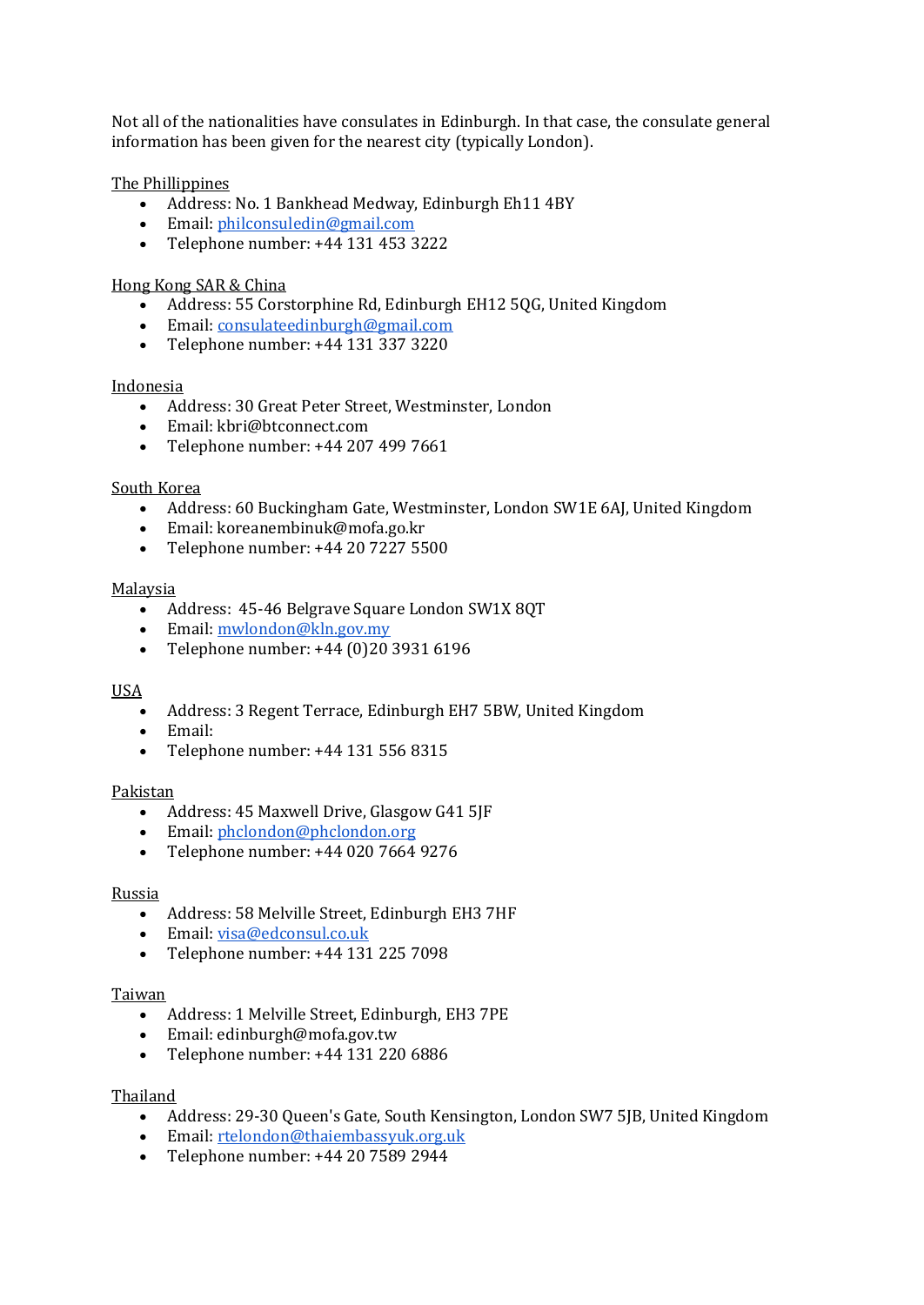# Turkey

- Address:
- Email:
- Telephone number:

# Holland

- Address: Netherlands HOnorary Consulate in Edinburgh, Baird House, 4 Lower Gilmore Bank, Edinburgh EH3 9QP
- Email: [info@netherlands-consulate.co.uk](mailto:info@netherlands-consulate.co.uk)
- Telephone number: +44 7731 553 120

## Spain

- Address: 63 N Castle St, Edinburgh EH2 3LJ, United Kingdom
- Email:
- Telephone number: +44 131 220 1843

## Nigeria

- Address: Nigeria High Commission, 9 Northumberland Avenue, London WC2N 5BX
- Email: [welfareeducation@nigeriahc.org.uk](mailto:welfareeducation@nigeriahc.org.uk)
- Telephone number: +44 793 044 2416

## India

- Address: Consulate General of INdia, 17 Rutland Square, Edinburgh EH1 2BB
- Email: cg.edinburgh@mea.gov.in
- Telephone number: +44 0131 229 2144

## Bangladesh

- Address: Bangladeshi Honorary Consulate in Edinburgh, 312 Lanark Road, Edinburgh EH14 2LJ
- Email:
- Telephone number: +44 131 443 4627

## South Africa

- Address: South Africa House, 9 Duncannon Street, Trafalgar Square, WC2N 5DP
- Email: london.general@dirco.gov.za
- Telephone number: +44-207-451-7299

## Iran

- Address: 50 Kensington Ct, Kensington, London W8 5DD, United Kingdom
- Email:
- Telephone number: +44 20 7361 0814

## Haiti

- Address: 20 Bloomsbury Way, Holborn, London WC1A 2TH, United Kingdom
- Email:
- Telephone number: +44 20 3771 1427

## **Jamaica**

- Address: 1-2 Prince Consort Rd, South Kensington, London SW7 2BZ, United Kingdom
- Email:
- Telephone number: +44 20 7823 9911

## Dominican Republic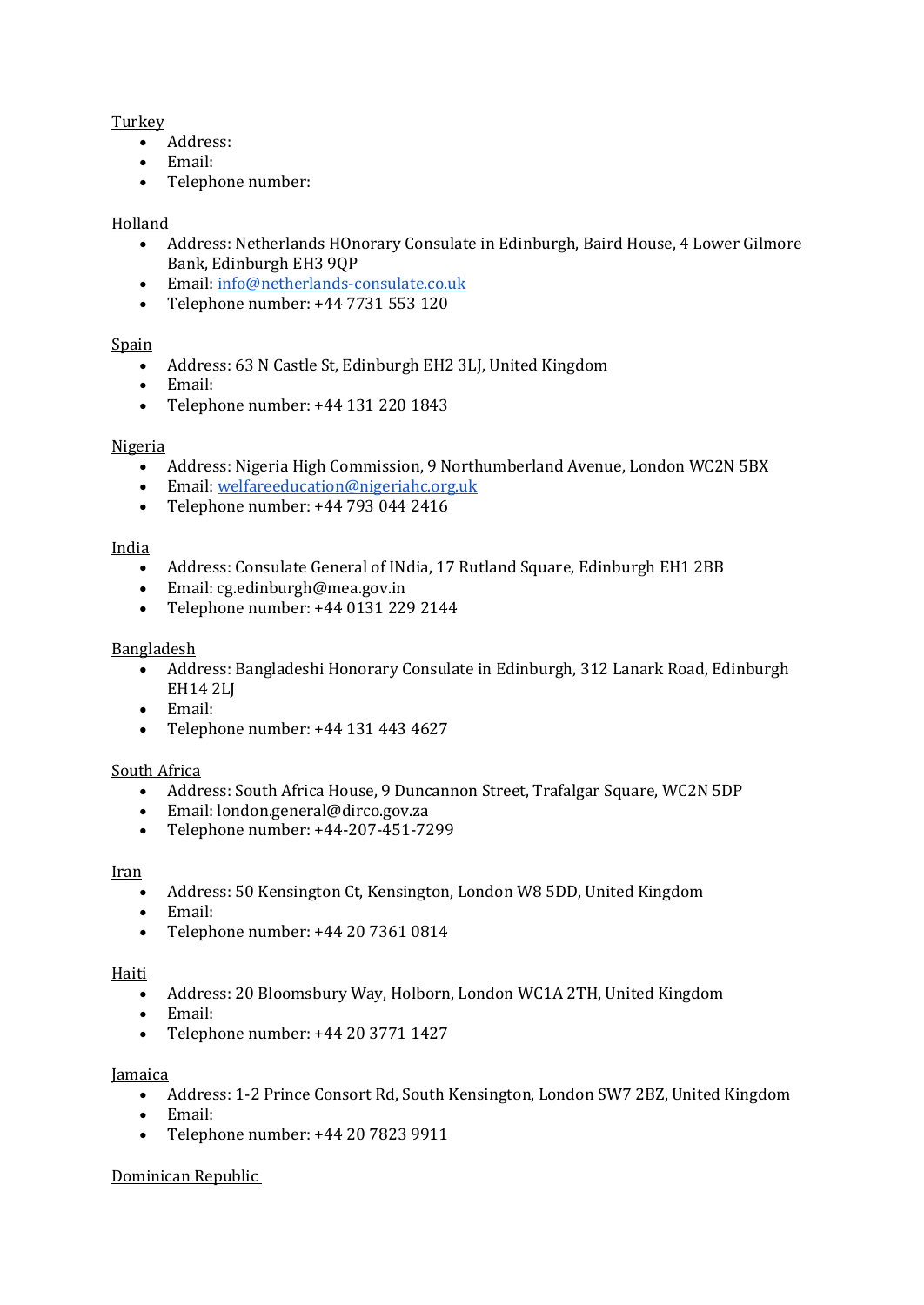- Address: Suite 13, 2nd floor, 81 Cromwell Rd, South Kensington, London Embassy:, Consulate: SW7 5BW, United Kingdom
- Email:
- Telephone number: +44 20 7262 6856

## Cuba

- Address: 167 High Holborn, Holborn, London WC1V 6PA, United Kingdom
- Email:
- Telephone number: +44 20 7240 2488

### Trinidad and Tobago

- Address: 42 Belgrave Square, Belgravia, London SW1X 8NT, United Kingdom
- Email: [hclondon@foreign.gov.tt](mailto:hclondon@foreign.gov.tt)
- Telephone number: +44 20 7245 9351

### Guadeloupe

- Address: 58 Knightsbridge SW1X 7 JT London
- Email: presse.londres-amba@diplomatie.gouv.fr
- Telephone number: +44-207-0731000

### **Ethiopia**

- Address: 17 Princes Gate, London SW7 1PZ, United Kingdom
- Email:
- Telephone number: +44 20 7589 7212

### Egypt

- Address: 26 South St, Mayfair, London W1K 1DW, United Kingdom
- Email:
- Telephone number: +44 20 7499 3304

### The Democratic Republic of Congo

- Address: 281 Gray's Inn Road, London WC1X 8QF
- Email: info@ambardc-londres.gouv.cd
- Telephone number: +44 20 7580 3931

### Tanzania

- Address: 3 Stratford Pl, London W1C 1AS, United Kingdom
- Email: tanzania@tzhc.uk
- Telephone number: +44 20 7569 1470

### Kenya

- Address: 45 Portland Pl, Marylebone, London W1B 1AS, United Kingdom
- Email: [info@kenyahighcom.org.uk](mailto:info@kenyahighcom.org.uk)
- Telephone number: +44 20 7636 2371

### Uganda

- Address: Uganda House, Uganda High Commission, 58 59 Trafalgar Square, St. James's, London WC2N 5DX, United Kingdom
- Email: admin@ugandahighcommission.co.uk
- Telephone number: +44 20 7839 5783

### Algeria

• Address: 5 Portal Way, London W3 6RT, United Kingdom